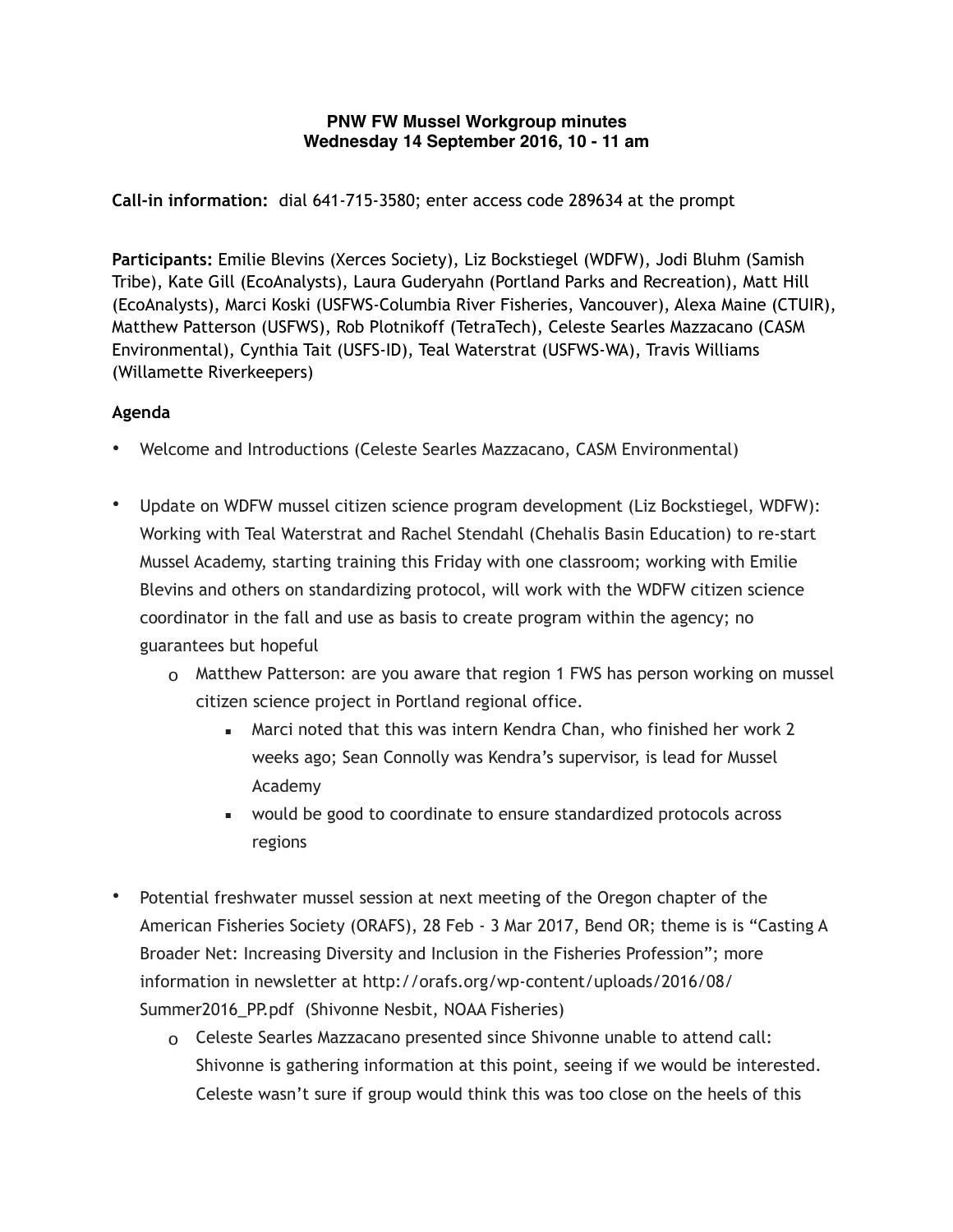year's SNVB meeting in ID, but then again it's been a long time since the workgroup was able to have a conference presence for 2 continuous years.

- o Emilie Blevins: Would more people be able to attend meeting closer by? Not a lot could attend ID meeting, would be good to see new faces
	- **•** Celeste also noted that this meeting would be substantially less costly to attend than the ID meeting which would attract more members
- o Teal Waterstrat: AFS will draw very different audience than SNVB does, so may be good idea, reach new people; another potential attractions may be big *Gonidea* bed near Smith Rock, though Emilie noted there has also been a big die-off there
- Online form to track mussel relocations (Emilie Blevins, Xerces Society): listserve has had recent questions about mussel relocations, it seems like several have been done recently, would be good to have more information on how often and why people are moving mussels; she has put together a GoogleForm for reporting (http://tinyurl.com/hatywqo), looking for feedback and data submissions
	- o Will this be posted on new web site? Yes, that would be great, and people should share it with their colleagues
	- o Is any western state of interest? Yes
	- o Teal noted he has a few recent relocations he can add to the form
	- o side note: Celeste noted that we also get approached by people who basically demand we show up for free at short notice to rescue mussels; the group and individual members have done a lot of work for free beyond just giving advice and pointing out resources, and we all want to help for the good of the mussels, but we can't be seen as a free service organization to be called on at will. What about adding language to the new web site, on the Home and/or About page, describing how we can help and what those limits are? The number of inquiries are good in one way, since it means more people are thinking of mussels, but they also need to be incorporating them into their project planning and budget, just like they do for fish salvages.
	- o Emilie B. agreed this was a good idea; Teal W. asked if are there any firms we can direct these people to (as a paid project). Alexa M. noted that CTUIR sometimes does this work; Celeste noted that EcoAnalysts is now doing mussel relocation in a very big way.
- New workgroup web site [pnwmussels.org](http://pnwmussels.org) (Teal Waterstrat, USFWS; Alexa Maine, CTUIR; Celeste Searles Mazzacano, CASM Environmental)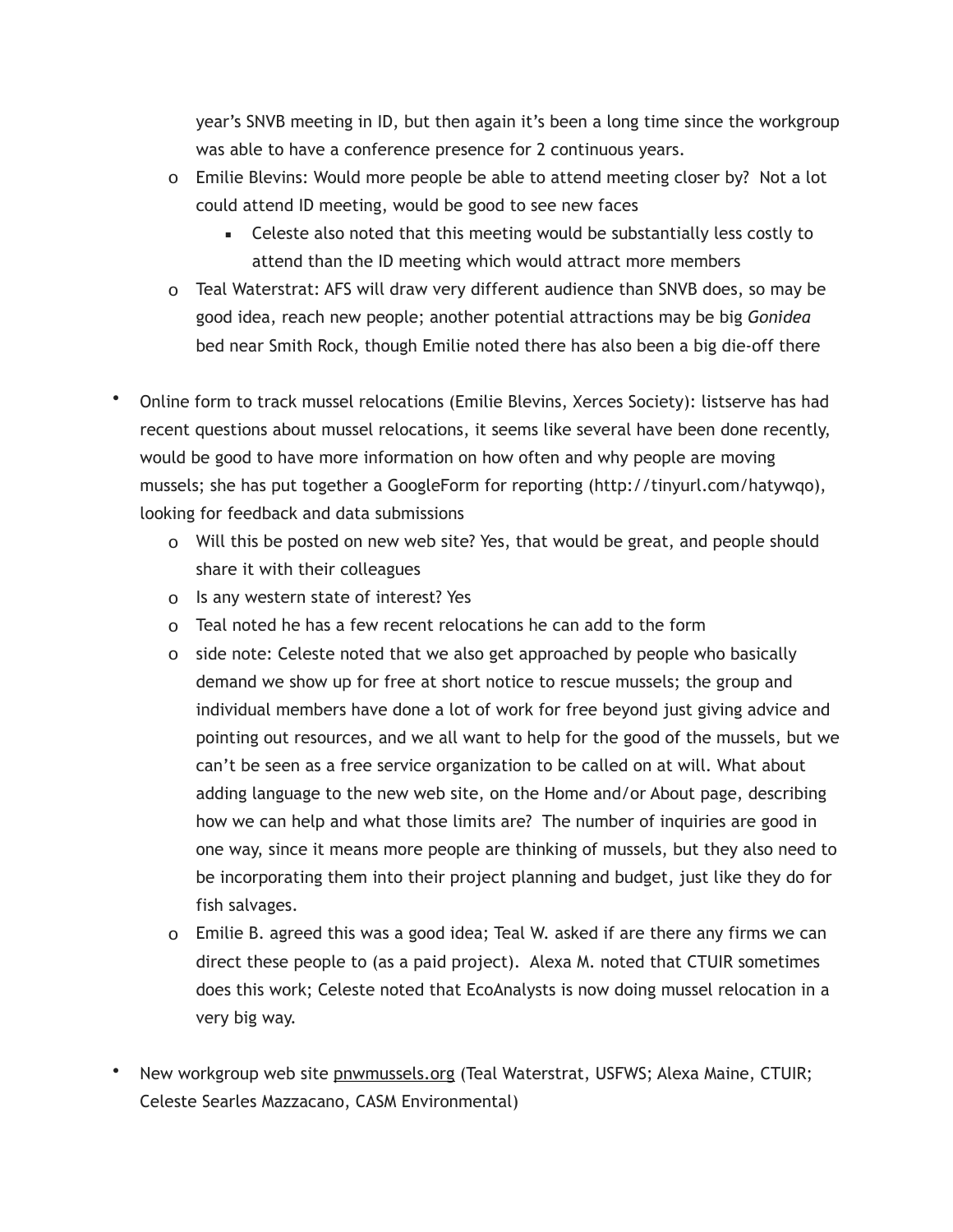- o New site is active, has good visual appeal and clear layout, many thanks to Xerces for hosting and set-up; still a work in progress; web site committee has gone though site and provided feedback to Justin at Xerces, who set the site up for us; much of what we are noting are things we want to add (reporting forms, PDFs, etc) as opposed to global changes to the site.
- o Will we be able to access site directly to edit content? Yes, Justin will make this current round of changes and then workgroup committee members can edit pages
- o Add contact person at bottom of page? Emilie will check with Justin to see if that should be him, or a workgroup member
- o Marci K.: visually well laid out and well-organized; but would like to see more pictures of surveys, mussels, habitat; Celeste: more visuals would be great, we need to find out if first there is a server or file limit size; Alexa Maine has suggested having a workgroup YouTube channel to be able to house videos if we have a space limit on the web site
- o Emilie: we are new gathering info through different venues (list serve, FB, iNat, web site), so places like FB may be better for imagery; Celeste: we also need to remember that not everyone uses all of those media—some FB users consider web sites old school, for example—so don't want to post some content exclusively in one site versus another
- o everyone should check out the new site; if you have ideas or feedback, please share with one of the committee members (Teal, Alexa, Celeste)
- Possible workgroup recommendations to WDFW for planned baseline aquatic inventory of property on Satsop River, Grays Harbor Co., WA (Teal Waterstrat, USFWS): overall project is channel re-connection, 2 small populations of Western Pearlshell and Oregon Floater there; Teal hoping to get involved staff to do long-term monitoring, good opportunity since it's contained within WDFW ownership and there are 2 different types of mussels there; there is time for them to think about relocation, tracking, long-term monitoring of responses to restoration
	- o Is there interest there? Yes, but Teal only found out about this recently, and there was short timeline for them to get initial baseline surveys done before rains come
- Integration of the incidental observation protocol into ongoing Fish Program and HPA surveys (Liz Bocksteigel, WDFW) Liz & Chris Sato have been working within WDFW looking at how fish and wildlife biologists do their surveys to see if mussel findings could be included; working now to create incidental observation data form; finalizing form now to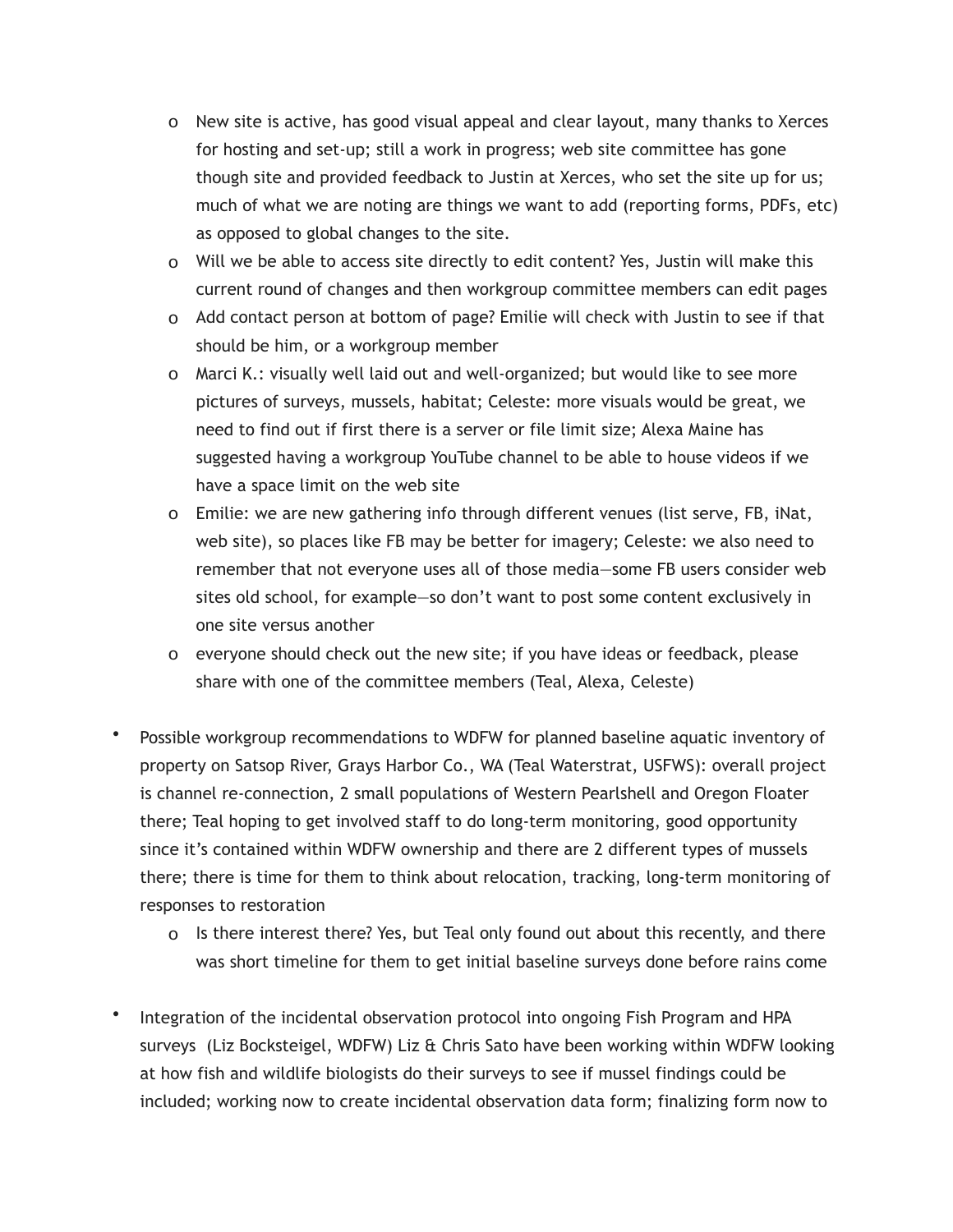see what kinds of data they want collected, have go-ahead from WDFW that they can give this to their data people

- o Cynthia Tait: people in her area have started including mussel observations as well, new sites have already been found; Idaho Fish and Game also including mussel info on their fish survey forms; Liz would like to talk to Cynthia about how they collect their data, and Cynthia can connect Liz with IDFG, as it would be great if everyone had a consistent protocol
- o Liz: if anyone within WA has specific basins that they think would really benefit from collecting this kind of data, let her know, they can work on target areas for data collection
- Update on I-74 mussel relocation (Matt Hill, EcoAnalysts): EcoAnalysts merger with Ecological Specialists was completed, and they just started largest mussel relocation project ever done, in preparation for a new interstate bridge being built on Mississippi River. Project started 1 August, estimating 450,000 mussels will be moved during this process; so far 80,000 mussels in 29 species have been moved, including 3 federally protected species (Higgins eye pearlymussel, Spectaclecase, and Sheepnose). Impressive abundance and diversity.
	- o Could you give us step by step? Areas where new piers going in are staked out and divided into grids; have barge anchored in that area and boats on periphery, each has divers; 14 divers working in shifts, 7 in water at any time; divers run through grids, making multiple passes until they have a pass that brings up less than 10% of total. Mussels are sorted and counted on boat, dead removed, live brought to shore where they are randomized into treatments, ID'd, and marked with a dremel tool. Federally protected species given unique numbers to track individuals over time. Have 3 relocation sites upstream with different stocking densities (doubling and tripling the standing population there), will be monitored for 15 years. Common species put into the water from a moving boat (at 2000-4000 per day, can't place singly), protected species placed individually by divers into marked grids.
	- o How deep and murky, what is bottom like? Visibility only 6-12 inches on a good day, working at depth of 7 ft; flow has been variable, 150,000 cfs a week ago due to storms, 80,000 cfs more recently. Bottom mostly sand, lots of dead zebra mussel shells incorporated, but variable; divers saw veins of gravelly and that had lots of mussels, then areas of mud and zebra shells that were less productive.